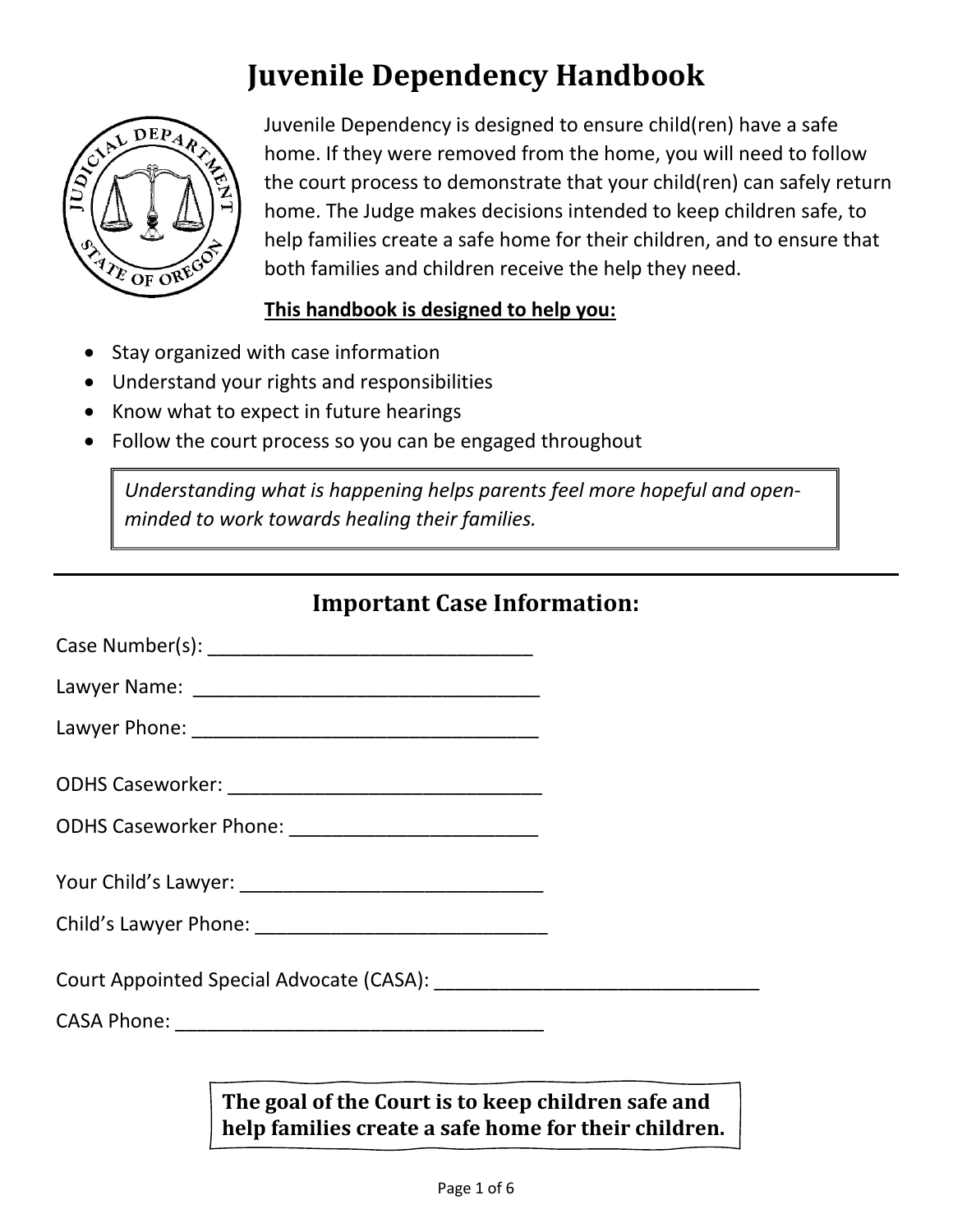# **Juvenile Dependency Handbook How Do You Get Your Child Back Home?**

- Children need a permanent, safe, and loving family. When children are removed from their homes, it is best for them to return as soon as possible. For your child to be returned to you, you must make your home safe and ensure proper care of your child.
- Follow the steps in the Oregon DHS Case Plan, including getting any services required. This plan is an agreement between you and DHS. *Services* is the term for any activity that ODHS uses to meet the needs of children and parents. Examples include counseling, drug treatment, food stamps, and classes such as anger management, parenting, and life skills.
- If you believe that your children should not have been removed from your care, you should discuss this matter with your attorney to see what options you should pursue.
- Ultimately if children cannot safely return to their families, another permanent, safe home will be found for them – oftentimes through adoption or guardianship.

| NOTES: | <u> 1980 - Jan Barnett, fransk politiker (d. 1980)</u> |  |  |
|--------|--------------------------------------------------------|--|--|
|        |                                                        |  |  |
|        |                                                        |  |  |
|        |                                                        |  |  |
|        |                                                        |  |  |
|        |                                                        |  |  |

\_\_\_\_\_\_\_\_\_\_\_\_\_\_\_\_\_\_\_\_\_\_\_\_\_\_\_\_\_\_\_\_\_\_\_\_\_\_\_\_\_\_\_\_\_\_\_\_\_\_\_\_\_\_\_\_\_\_\_\_\_\_\_\_\_\_\_\_\_\_\_\_\_\_\_\_\_

\_\_\_\_\_\_\_\_\_\_\_\_\_\_\_\_\_\_\_\_\_\_\_\_\_\_\_\_\_\_\_\_\_\_\_\_\_\_\_\_\_\_\_\_\_\_\_\_\_\_\_\_\_\_\_\_\_\_\_\_\_\_\_\_\_\_\_\_\_\_\_\_\_\_\_\_\_

\_\_\_\_\_\_\_\_\_\_\_\_\_\_\_\_\_\_\_\_\_\_\_\_\_\_\_\_\_\_\_\_\_\_\_\_\_\_\_\_\_\_\_\_\_\_\_\_\_\_\_\_\_\_\_\_\_\_\_\_\_\_\_\_\_\_\_\_\_\_\_\_\_\_\_\_\_

\_\_\_\_\_\_\_\_\_\_\_\_\_\_\_\_\_\_\_\_\_\_\_\_\_\_\_\_\_\_\_\_\_\_\_\_\_\_\_\_\_\_\_\_\_\_\_\_\_\_\_\_\_\_\_\_\_\_\_\_\_\_\_\_\_\_\_\_\_\_\_\_\_\_\_\_\_

\_\_\_\_\_\_\_\_\_\_\_\_\_\_\_\_\_\_\_\_\_\_\_\_\_\_\_\_\_\_\_\_\_\_\_\_\_\_\_\_\_\_\_\_\_\_\_\_\_\_\_\_\_\_\_\_\_\_\_\_\_\_\_\_\_\_\_\_\_\_\_\_\_\_\_\_\_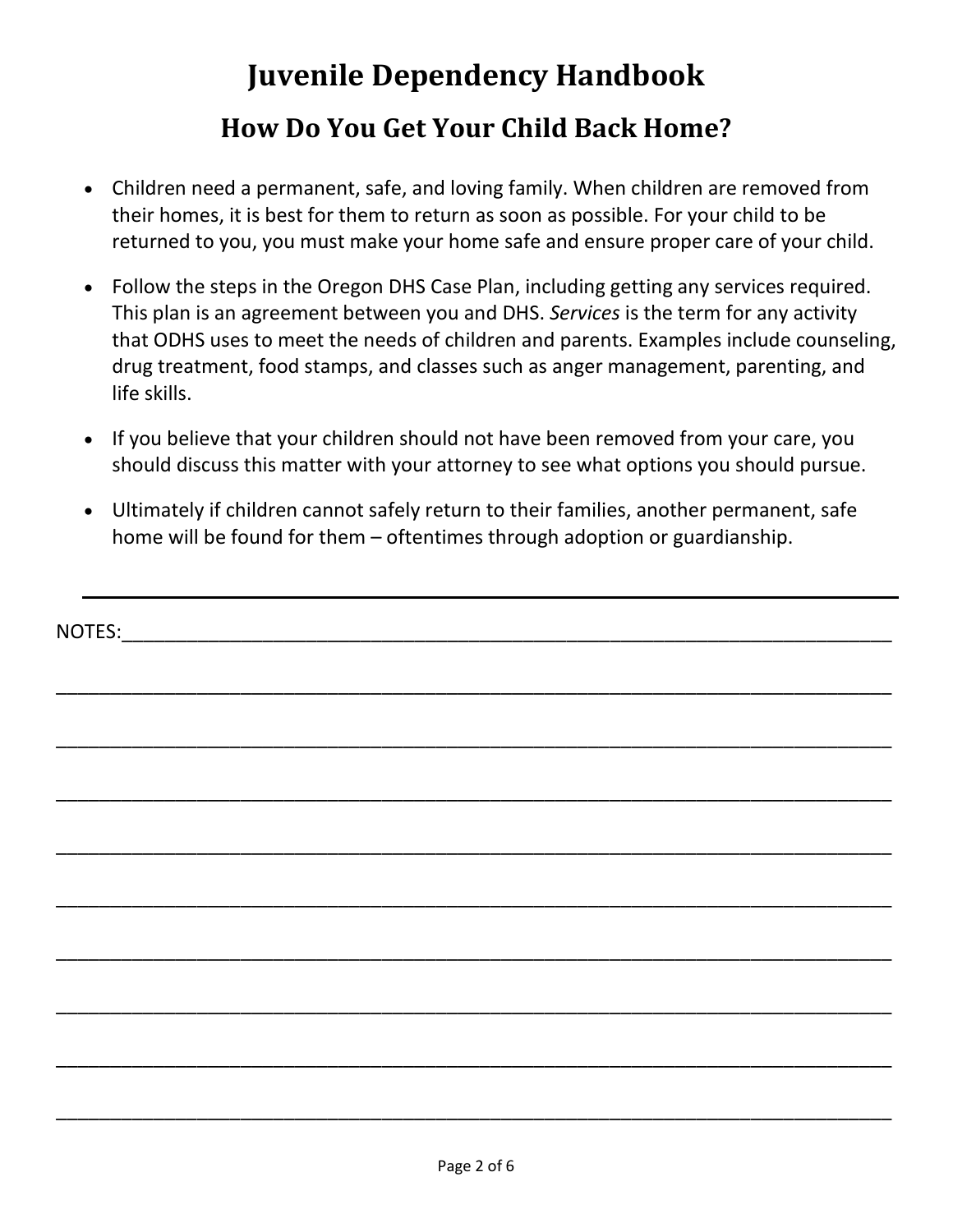## **How Do You Get a Lawyer?**

You have the right to have a lawyer.

- At your first appearance in court the judge will appoint an attorney to represent you at no cost
- If at any point in your case you do not have a lawyer, you can request one through the Juvenile Court, located at the Juvenile Justice Building (609 W  $10<sup>th</sup>$  Street, Medford Oregon), by coming to the lobby reception window and filling out paperwork
- You may request a change of lawyer if you do not think you are receiving good counsel and the judge will then decide yes or no

*Call the Juvenile Court at (541) 776-7171 ext. 35040 for information about your attorney appointment or information on how to get a lawyer appointed to you on your case.* 

### **Tips for Working with Your Lawyer:**

Ask your lawyer to explain the names used for the hearings, the timeframes, and the purpose of each hearing.

### Your lawyer should do the following:

- meet with you before every hearing and represent your interests in court
- gather information that supports your position
- help you understand your rights
- let you know the time and place of each hearing
- tell you what to expect at each hearing
- explain child welfare laws that apply to you and your family.

Talk with your lawyer about what you want to be said in the hearing. If you want to speak yourself, be sure that your lawyer knows this and arranges for you to have your say.

If you believe that someone is saying things in court about you or your family that are not true, let your lawyer know.

If you are confused about what took place in court, be sure to ask your lawyer to explain it to you.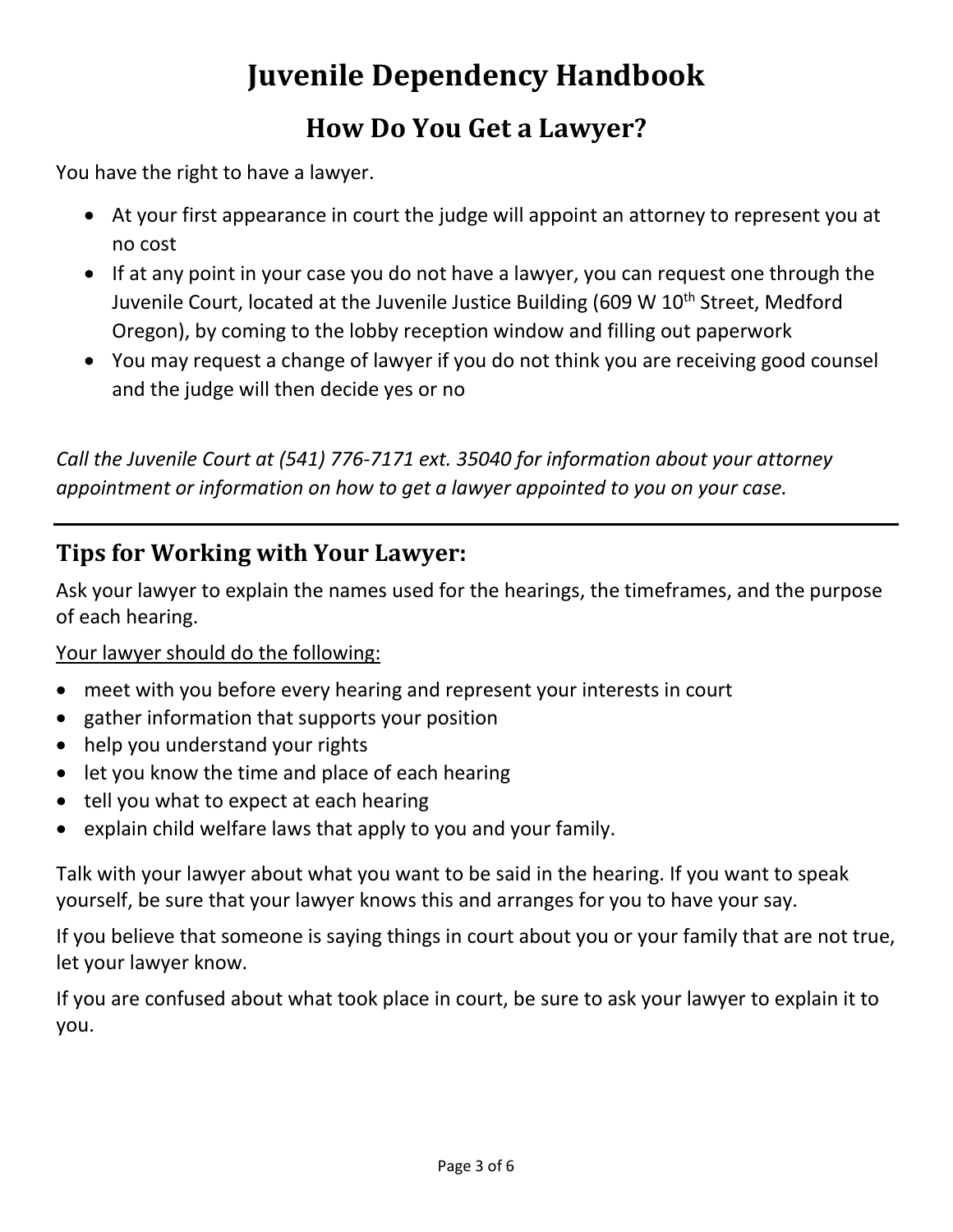## **Your Rights:**

- 1. You have the right to a lawyer. If you cannot afford to pay for a lawyer, the Judge will appoint a lawyer to represent you.
- 2. You have the right to admit, deny, or enter a plea of "no contest" of the allegations made about you and your family.
- 3. You have the right to be notified of all court hearings. You must keep your lawyer and the court informed if you move. Your lawyer cannot notify you of court hearings unless she/he knows your current mailing address.
- 4. You may have an interpreter appointed by the court if you do not understand English.
- 5. You may request other ADA accommodations.
- 6. You have the right to talk to your caseworker and your lawyer. But remember, they may be busy with someone else when you call. Be sure to leave a message with a phone number and time where you can be reached or call them again. Keep track of the best times to call them.
- 7. You have the right to family time with your child(ren) unless the court directs otherwise.
- 8. You have the right to Appeal the Court's decision within the allowed timeframe.

## **Your Responsibilities:**

- 1. Take this seriously. You are ultimately responsible for the outcome of your case.
- 2. Attend all court hearings.
- 3. Stay in touch with your lawyer and caseworker. Be sure they always have a current address and telephone number for you.
- 4. Attend Family Engagement Meetings, Family Decision Meetings (FDM), Citizen Review Board meetings, and any other meetings about your case.
- 5. Follow through on court ordered services and do what the case plan says you have to do. If you do not understand what is required, ask your lawyer to explain what you need to do.
- 6. Be sure that you know what you are supposed to do and when, and then do it. Things move very quickly in dependency cases. It could make a difference in whether your child is returned to you.
- 7. Inform the court, your lawyer, and your caseworker if you or any family member of your family have American Indian or Native American Heritage.
- 8. Visit your child(ren) unless the court directs you otherwise.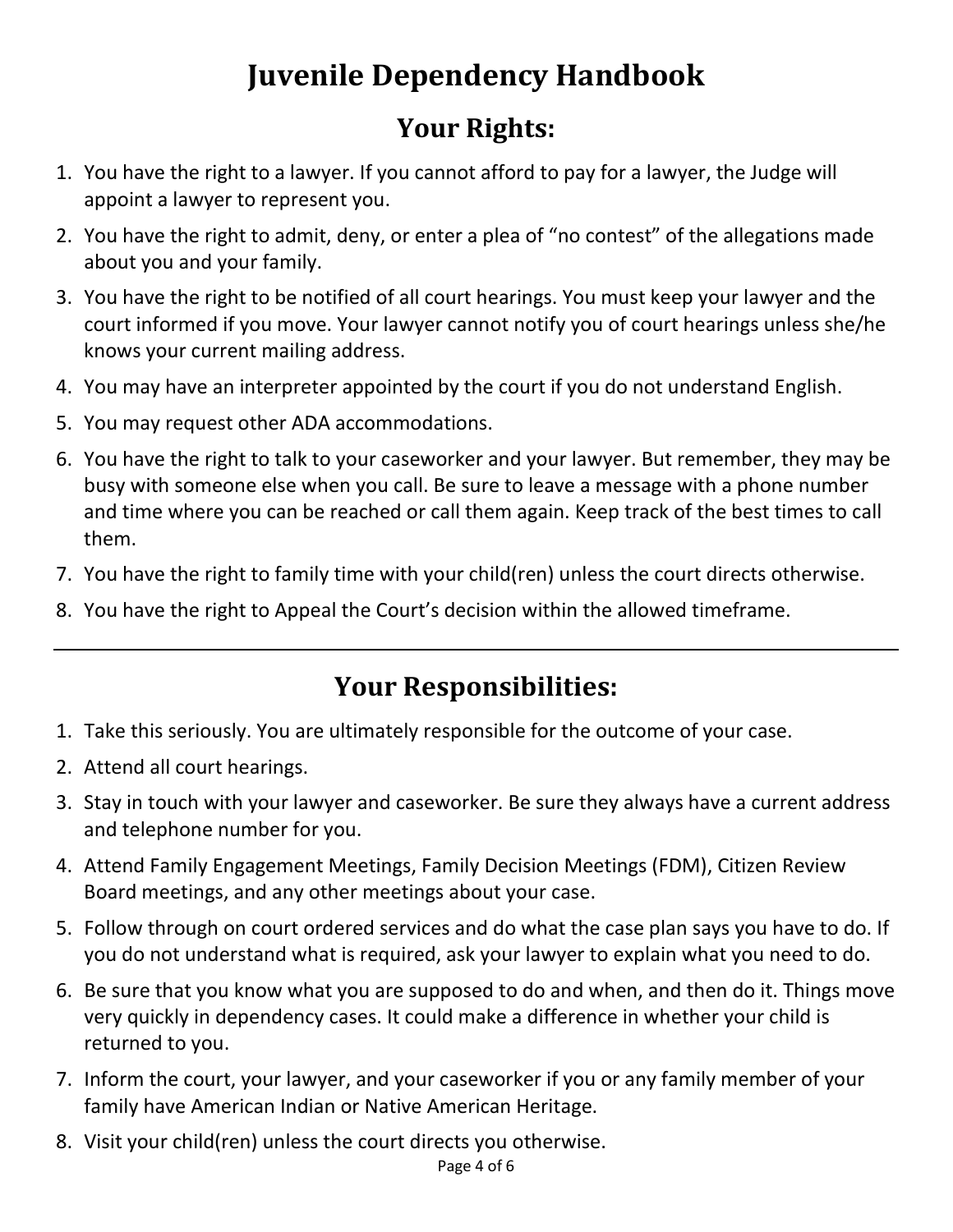### **When Will You Have to Go to Court?**

**It is very important that you attend every court date. If you fail to appear at a hearing, the Judge may hear evidence without you there and may enter an order that impacts your parental rights.** 

- 1. **Initial Appearance Hearing** Hearing Date & Time:\_\_\_\_\_\_\_\_\_\_\_\_\_\_\_\_\_\_\_\_\_\_\_
- 2. **Dependency Pretrial** Hearing Date & Time:\_\_\_\_\_\_\_\_\_\_\_\_\_\_\_\_\_\_\_\_\_\_\_
- 3. **Dependency Trial** Hearing Date & Time:
- 4. **Annual Permanency Hearing** Hearing Date & Time:
- 5. **Review Hearing** Hearing Date & Time:

### **What to Expect at Each Hearing…**

**Initial Appearance:** This is your first appearance in a dependency matter. The judge will read the allegations stated in the petition and make sure an attorney went over it with you before court. There are certain allegations listed in the document where you can now state on the record whether you admit to or deny any portion. The judge will appoint an attorney at no cost to you to represent you at future hearings. If you appear for the first time at any scheduled future hearing the same process will be followed. Your attorney may request new hearing dates to allow more time to work with you.

**Dependency Pretrial:** At this hearing the attorneys let the court know that they have exchanged all information relevant to your case and if anyone will testify, that they were properly notified to appear at your Trial. If there is any reason your attorney feels more time is needed related to your defense, they may ask the court for a new Trial date. It is possible by the time of this hearing that you, your attorney and DHS have talked about reasons you may want to enter an admission to any of the allegations listed on the petition, if there is a benefit to your case plan by doing so.

**Dependency Trial:** If after talking with your attorney you wish to have a judge hear all the evidence related to your case and make a judicial ruling, you will participate in a Trial. A judge will hear testimony and arguments from all sides make a decision about your case. The judge could find the allegations true or dismiss all or some of the allegations and will explain what is next. The outcome of this hearing will impact what services are required by DHS as part of your case plan.

**Annual Permanency Hearing:** The purpose of these hearings is to update the court on your progress with your case plan and discuss long-term plans about your child and what is the safest home environment for them.